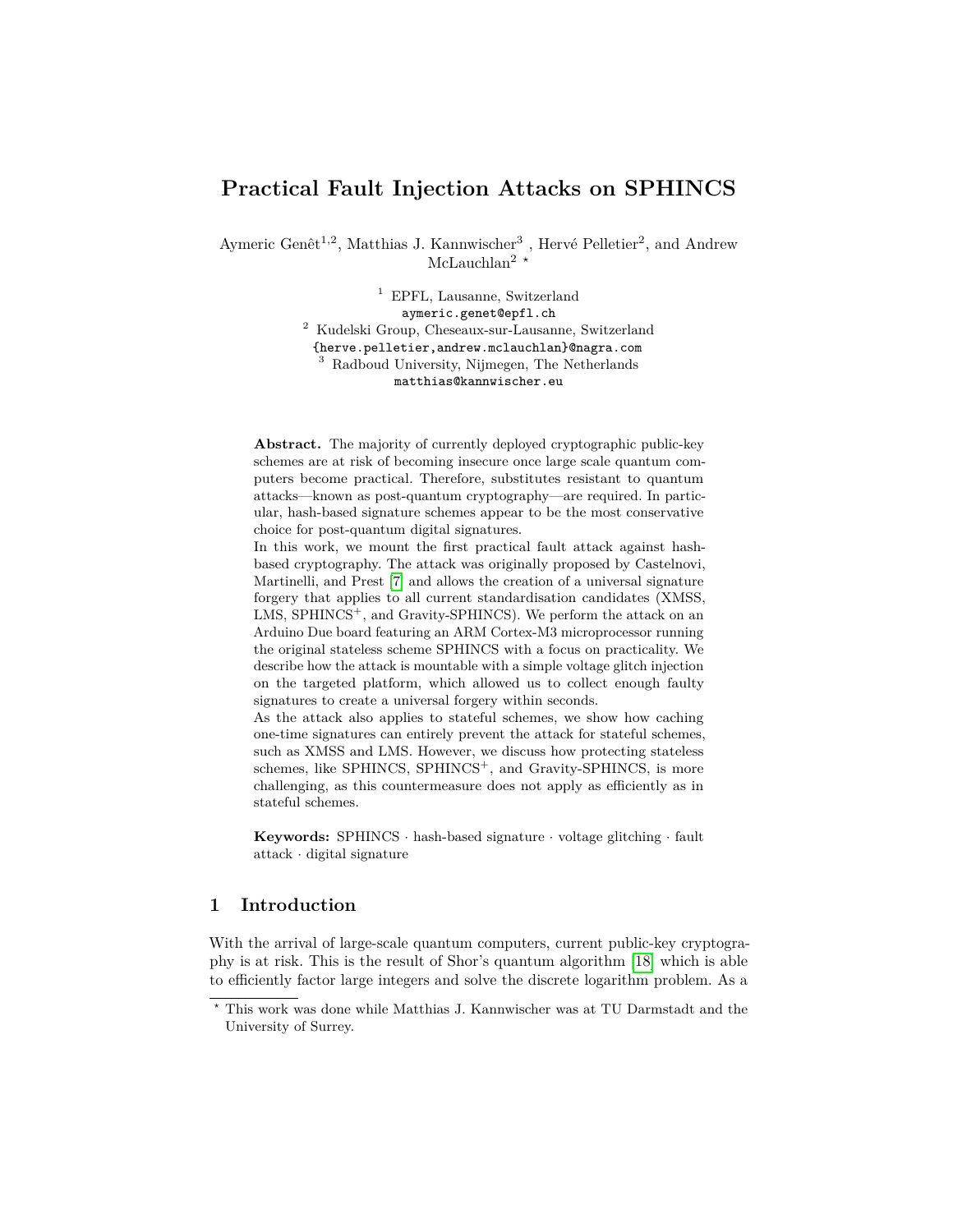result, substitutes resistant to attacks by quantum computers—also known as *post-quantum cryptosystems*—need to be developed.

One family of post-quantum cryptography known for creating digital signatures with the sole use of a cryptographic hash function is *hash-based cryptography*. The main advantage of such schemes is that their security relies only on certain cryptographic properties of a generic hash function. Thus, if the chosen hash functions are broken in the future, they can be easily replaced with new hash constructions. Besides, from a quantum standpoint, the effectiveness of generic attacks against hash functions cannot exceed Grover's algorithm [\[19\]](#page-17-1), i.e., a quantum adversary cannot obtain more than a square-root speed-up compared to classic preimage search.

The urge to transition from current cryptosystems to post-quantum cryptography has recently gained a lot of popularity [\[17\]](#page-17-2), mainly due to progress in quantum computing. In 2017, 82 proposals for post-quantum cryptography were received by NIST of which 69 submissions were accepted for a first round of evaluation.

While many researchers contributing to NIST's evaluation focus on theoretical cryptanalysis, implementation aspects also need to be assessed and are expected to be an important criterion for the selection of future post-quantum cryptography standards. Physical attacks have been shown to have disastrous impact on certain implementations of cryptography, often completely compromising the security at low cost. Indeed, while post-quantum schemes need to resist quantum computers, they must run on classical computers, such as embedded devices. This paper evaluates the susceptibility of hash-based signatures—in particular, SPHINCS [\[3\]](#page-16-1)—to fault injection attacks.

**Fault injection attacks.** A *fault*, either natural or malicious, is a misbehaviour of a device that causes the computation to deviate from its specification. For example, a fault can flip bits in a certain memory cell, corrupting the value held in this register. In a fault injection attack, an adversary is able to actively inject malicious faults into a cryptographic device, such that its process outputs faulty data. Invalid outputs, potentially combined with valid ones, are then used to reconstruct parts of secret data, such as signing keys.

Research during the last two decades found that many widely used schemes, when implemented without specific fault protection, can be broken by fault attacks. The first successful attack dates back to 1997 [\[4\]](#page-16-2), where Boneh, DeMillo, and Lipton exploited both a faulty and a valid RSA signature to recover the private key of a device.

These attacks are primarily relevant for embedded cryptographic devices like smart cards, where it is reasonable to assume that an adversary has direct access to the device and can control when cryptographic operations are performed.

Faults can be induced in various ways. The most classical ones include exposing the device to voltage variations or manipulating the clock frequency, leading to operation outside of the tolerance of the cryptographic devices.

When analysing the fault vulnerability of an implementation, the capability of the adversary needs to be taken into account. This involves measuring the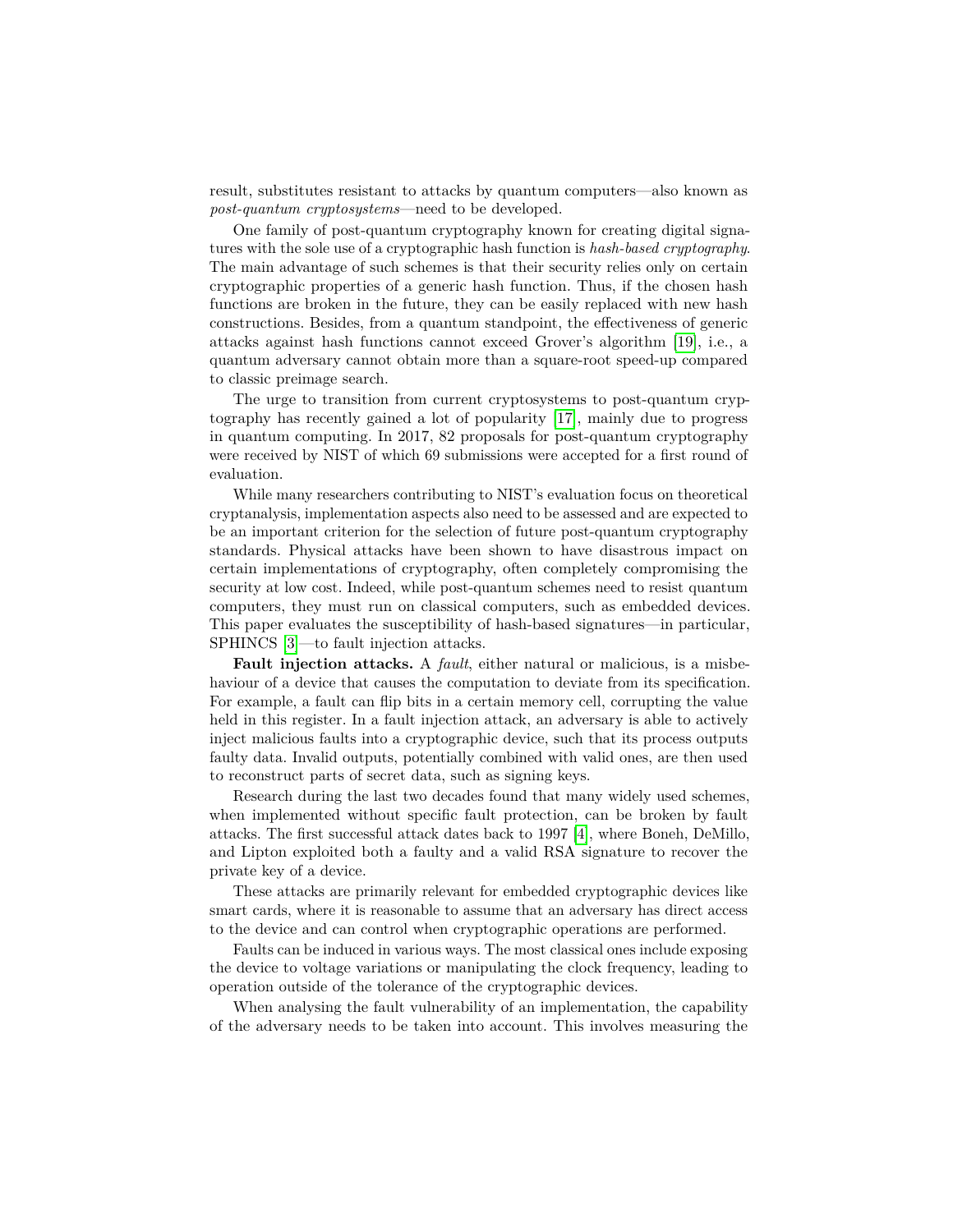accuracy of the injected faults in terms of location, timing, number of bits affected, success probability, duration, ... The more precisely the fault injection can be tuned, the more powerful are the possible attacks.

**Related work.** Mozaffari Kermani, Azarderakhsh, and Aghaie [\[16\]](#page-17-3) propose and evaluate the performance of countermeasures that protect Merkle tree constructions from natural and malicious faults. However, they neither evaluate the practicality of fault injection attacks against unprotected implementations, or the effectiveness of their countermeasure. Work by Castelnovi, Martinelli, and Prest [\[7\]](#page-16-0), performed partially in parallel to ours, proposes the same attack as we do, but does not provide a practical verification. Kannwischer, Genêt, Butin, Krämer, and Buchmann [\[14\]](#page-17-4) recently analysed the differential power analysis vulnerability of XMSS and SPHINCS. They limit their analysis to purely passive adversaries, i.e., entirely exclude fault injection attacks.

**Contributions.** This work shows the first practical fault attack on hashbased signatures with a focus on SPHINCS [\[3\]](#page-16-1)—the stateless hash-based signature scheme that led to  $SPHINCS<sup>+</sup>$  [\[11\]](#page-16-3) and Gravity-SPHINCS [\[2\]](#page-16-4), both candidates to the NIST standardisation process. The attack is based on the existing work of Castelnovi, Martinelli, and Prest [\[7\]](#page-16-0) who analysed the impact of a fault injection on the security of SPHINCS-like structures, but without proof of concept. This paper brings new insights into the subject by focusing on the practical details to perform the fault attack on a generic embedded device. We show how a low-cost injection of a single glitch is sufficient to obtain exploitable faulty signatures, and highlight which procedures are critical to protect. Finally, we conclude on a discussion on how to completely thwart the attack on stateful schemes, and why protecting stateless schemes is a difficult task.

### **2 Preliminaries**

Hash-based signature schemes use hash functions to create digital signatures. They mainly provide constructions for one-time signatures (OTS) and fewtime signatures (FTS), which can then be combined with a binary hash tree (Merkle tree) to design many-time signatures (MTS). As their names indicate, an OTS must not be used more than once, the security of an FTS degrades over uses, and an MTS can be used only a specific number of times.

Until recently, practical hash-based signatures schemes were *stateful*, meaning that a state needed to be maintained as a part of the secret key  $(e.g., \times MSS [5,12],$  $(e.g., \times MSS [5,12],$  $(e.g., \times MSS [5,12],$  $(e.g., \times MSS [5,12],$ and LMS [\[15\]](#page-17-5)). This introduced a severe requirement for the executing device and prevented a drop-in replacement of schemes currently deployed.

In 2015, Bernstein, Hopwood, Hülsing, Lange, Niederhagen, Papachristodoulou, Schneider, Schwabe, Wilcox-O'Hearn proposed SPHINCS [\[3\]](#page-16-1), the first practical scheme that has the particularity of being *stateless*. This was a huge step in the development of hash-based schemes, as they can potentially become the next digital signatures standard in a post-quantum world.

Recently, two extensions of SPHINCS have been submitted to the NIST postquantum standardisation project  $[17]$ : SPHINCS<sup>+</sup>  $[11]$  and Gravity-SPHINCS  $[2]$ .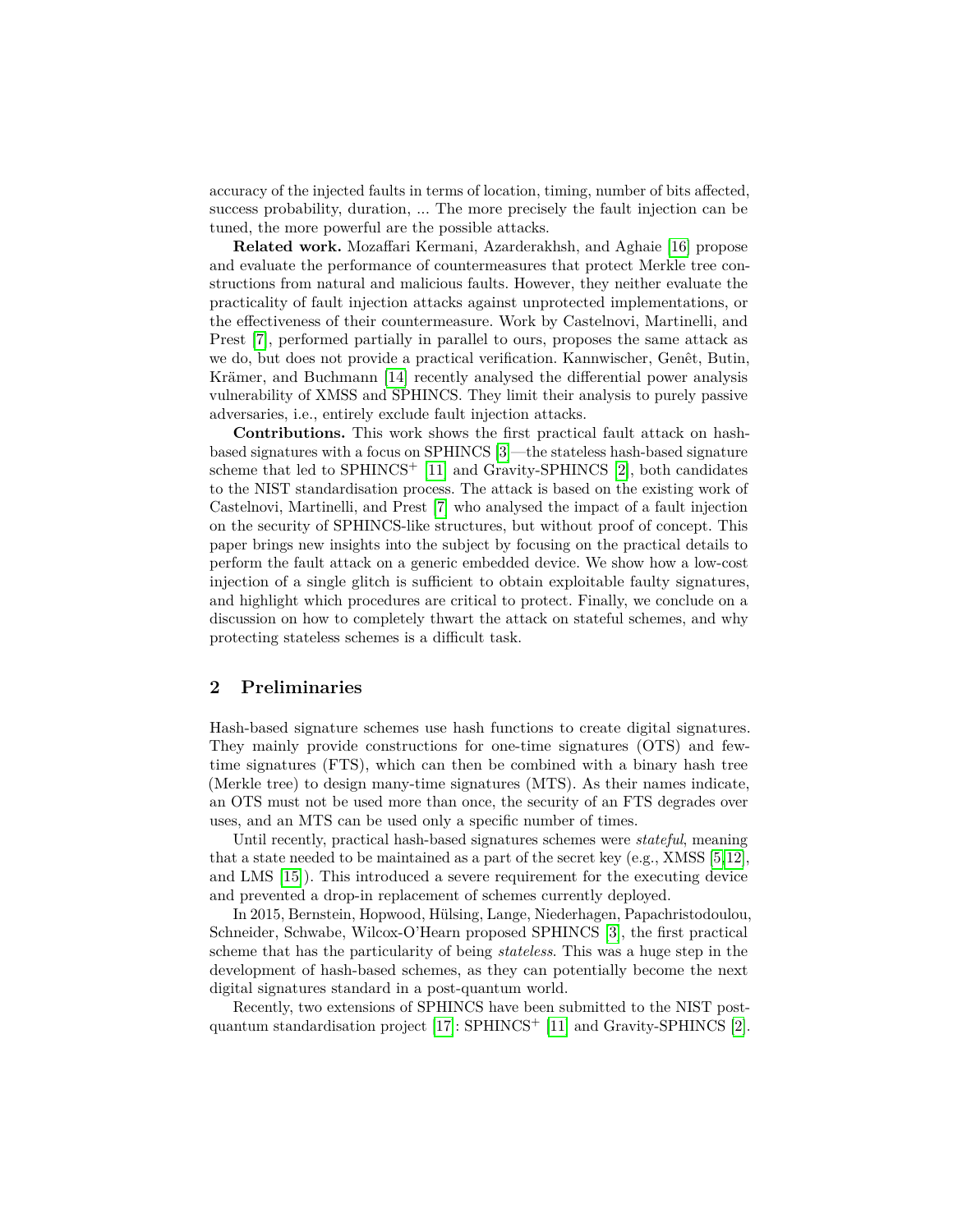Despite such improvements, this paper focuses on the original SPHINCS scheme. However, due to their similarity to SPHINCS, SPHINCS<sup>+</sup> and Gravity-SPHINCS can be attacked in a very similar way.

Due to space limitations, we limit the preliminaries to the parts of the schemes relevant for the fault injection attack. Particularly, we skip the signature verification of the schemes, as well as the FTS scheme HORST since this building block is not targeted. For self-contained descriptions of the algorithms, we refer the reader to the original publications [\[3,](#page-16-1) [5,](#page-16-5) [10\]](#page-16-7) or an introduction to hash-based signatures.

# **2.1 W-OTS<sup>+</sup>**

W-OTS<sup>+</sup>, as well as its predecessor the Winternitz one-time signature (W-OTS), implements a time/space trade-off parametrised by the Winternitz parameter  $w = 2^W$ . A small value of *w* results in a faster scheme, but leads to larger keys and signatures, as the scheme signs *W* bits at once by hashing a secret value at most  $2^W - 1$  times.

For a security parameter  $n \in \mathbb{N}$ , given a second-preimage resistant hash function  $F: \{0,1\}^n \to \{0,1\}^n$  and a set of bitmasks  $\mathbf{r} = (r_1, \ldots, r_{w-1}) \in$  $\{0,1\}^{(w-1)\times n}$ , the W-OTS<sup>+</sup> chaining function  $c^i(x, \mathbf{r})$  is defined as

$$
\begin{cases} c^0(x, \mathbf{r}) = x \\ c^i(x, \mathbf{r}) = F(c^{i-1}(x, \mathbf{r}) \oplus r_i), i < w. \end{cases}
$$

Also, let the following lengths be

$$
\ell_1 = \left\lceil \frac{n}{W} \right\rceil, \quad \ell_2 = \left\lfloor \frac{\log \left( \ell_1 (w - 1) \right)}{W} \right\rfloor + 1, \quad \ell = \ell_1 + \ell_2.
$$

**W-OTS<sup>+</sup>.keyGen** Given security parameter *n*,

- 1. Choose secret seed  $S \in \{0,1\}^n$  and randomisation bitmasks  $\mathbf{r} \in \{0,1\}^{n \times (w-1)}$ .
- 2. Expand S to sk =  $(\text{sk}_1, \ldots, \text{sk}_\ell) \in \{0, 1\}^{\ell \times n}$ .
- 3. Compute public key  $pk = (pk_1, ..., pk_\ell) = (c^{w-1}(sk_1, r), ..., c^{w-1}(sk_\ell, r))$ .
- 4. Output:
	- **–** Secret key: S.
	- **–** Public key: randomisation bitmasks *Q* and pk.

**W-OTS<sup>+</sup>.sign** Given message  $M \in \{0,1\}^n$ , secret seed S and bitmasks **r**,

- 1. Split *M* into blocks of *W* bits  $M = (b_1, \ldots, b_{\ell_1})$  with  $b_i \in \{0, \ldots w 1\}$ .
- 2. Compute checksum *C* from *M* and split up into blocks of *W* bits.
- 3. Concatenate *M* and *C* such that  $B = M||C = (b_1, \ldots, b_\ell)$ .
- 4. Re-compute sk from  $S$ .
- 5. Compute signature as  $\sigma_{\text{W-OTS}} = (\sigma_1, \ldots, \sigma_\ell) = (c^{b_1}(\text{sk}_1, \mathbf{r}), \ldots, c^{b_\ell}(\text{sk}_\ell, \mathbf{r}))$ .

**W-OTS<sup>+</sup>.keyExtract** To compute the pk from  $\sigma_{\text{W-OTS}}$  and *M*,

- 1. Re-compute  $(b_1, \ldots, b_\ell)$  from  $B = M||C$  as above.
- 2. Compute  $pk_i = c^{w-1-b_i}(\sigma_i, \mathbf{r})$  for  $1 \leq i \leq \ell$ .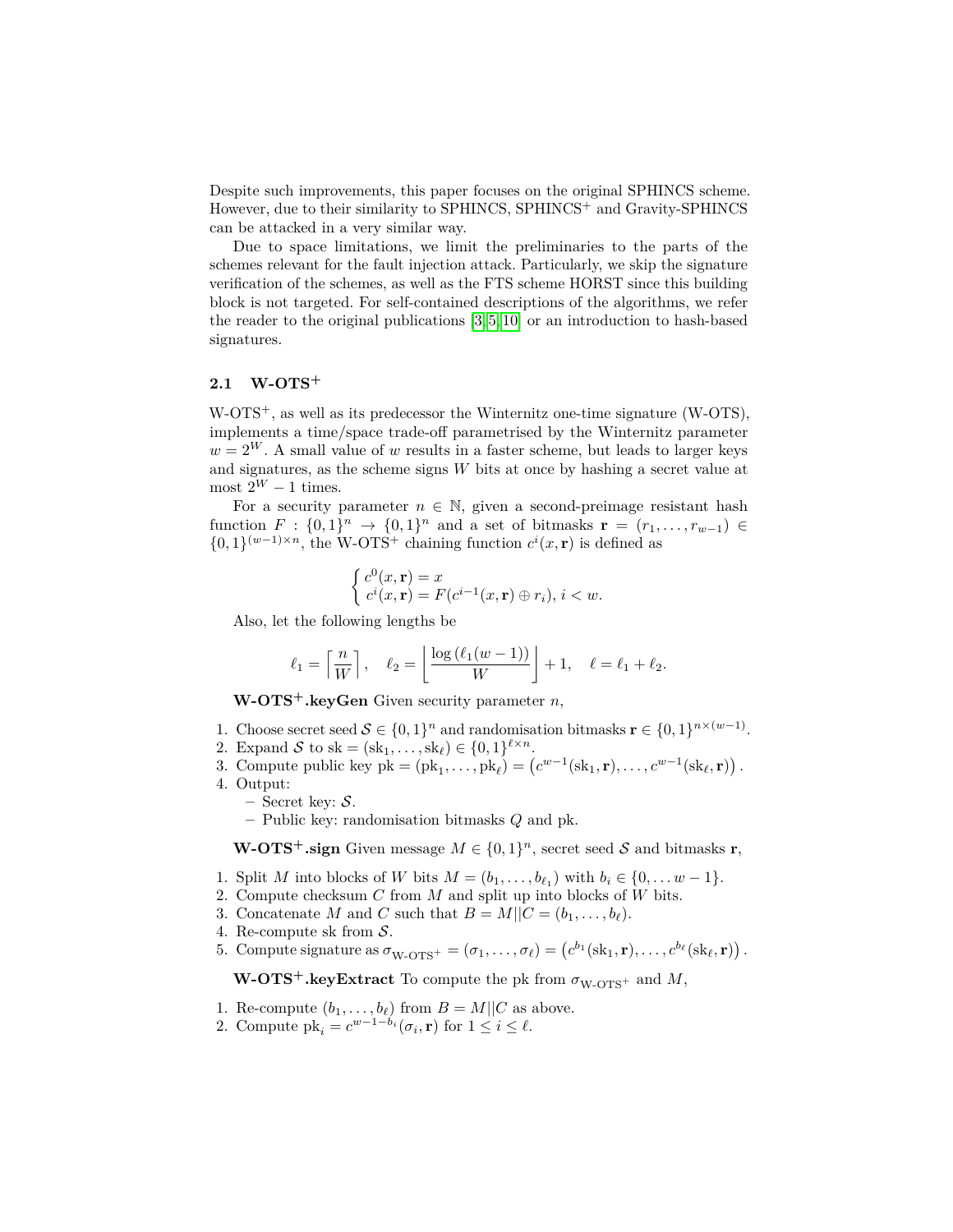# **2.2 MSS**

SPHINCS uses the Merkle Signature Scheme (MSS) to construct an MTS that combines many W-OTS<sup>+</sup> key pairs using a Merkle tree. Given a security parameter *n*, the scheme requires a second-preimage resistant hash function  $H: \{0, 1\}^{2n} \to \{0, 1\}^n$ .

**MSS.keyGen** Given Merkle tree height *h*,

- 1. Choose secret seed  $\mathcal{S}_{\text{MSS}} \in \{0,1\}^n$  and randomisation bitmasks  $Q \in \{0,1\}^{2n \times h}$ .
- 2. Expand  $S_{\text{MSS}}$  to  $S_i$  for  $0 \leq i < 2^h$ .
- 3. Generate  $2^h$  W-OTS<sup>+</sup> key pairs using  $S_i$  for  $0 \le i < 2^h$ .
- 4. Organise  $W-OTS^+$  public keys as a binary hash tree, where
	- (a) Leaves  $v_0[j]$   $(0 \le j < 2<sup>h</sup>)$  consist of the compressed public keys (see [\[12\]](#page-16-6)) (b) Inner nodes  $v_i[j]$  are computed as  $v_i[j] = H((v_{i-1}[2j]||v_{i-1}[2j+1]) \oplus Q_i)$
	- for  $1 \le i \le h$  and  $0 \le j < 2^{h-i}$ .
- 5. Output:
	- Secret key:  $S_{MSS}$  and index of next unused leaf  $s := 0$ .
	- **–** Public key: randomisation bitmasks *Q* and root of the Merkle tree *vh*[0].

**MSS.sign** Given message  $M \in \{0, 1\}^n$ ,  $\mathcal{S}_{\text{MSS}}$ , *s*, and *Q* 

- 1. Re-compute the W-OTS<sup>+</sup> secret key  $S_s$  from  $S_{\text{MSS}}$ .
- 2. Create  $\sigma_{\text{W-OTS}}$  for *M* using  $S_s$ .
- 3. Increment next unused leaf counter *s*.
- 4. Compute the authentication path for the selected  $W-OTS^{+}$  key pair. The authentication path consists of the nodes in the MSS tree required to recompute its root:

$$
Auth = (v_0[s \oplus 1], \ldots, v_{h-1} \left[ \left| s/2^{h-1} \right| \oplus 1 \right])
$$

5. Output  $\sigma_{\text{W-OTS}}$ , index *s*, and the authentication path.



<span id="page-4-0"></span>**Fig. 1.** Example of an instance of the tree chaining method CMSS. The hypertree is of height  $h = 3$  and consists of  $d = 3$  layers of sub trees.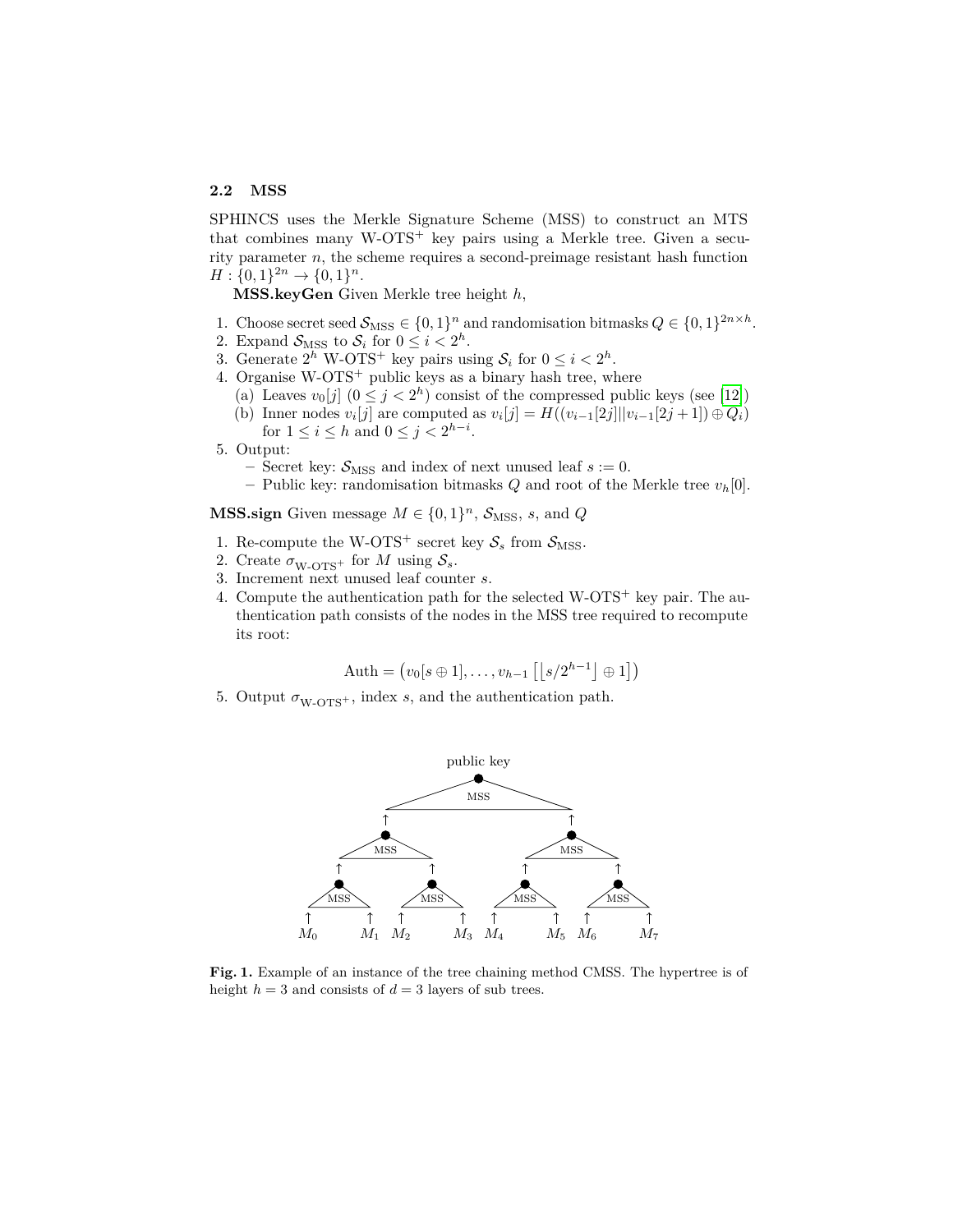### **2.3 CMSS**

While MSS allows the signing of a large number of messages by choosing a large *h*, there are still some limitations: the key generation and signing require  $\mathcal{O}(2^h)$  operations. While the former can be solved using optimised authentication path computation, the latter is addressed by CMSS [\[6\]](#page-16-8); an improved hash-based scheme that chains multiple MSS together. CMSS uses a multi-layered hypertree of MSS where the upper layers sign the root of the lower layers. The lowest layer is used to sign messages.

**CMSS.keyGen** Given total height *h* and number of layers *d*,

- 1. Choose  $\mathcal{S}_{\text{CMS}} \in \{0,1\}^n$  which is used to derive  $\mathcal{S}_{\text{MSS},i,j}$  for each subtree.
- 2. Choose randomisation bitmasks *Q* for MSS and W-OTS<sup>+</sup>
- 3. Generate top-most tree of height  $h/d$  using  $S_{\text{MSS},d-1,0}$ .
- 4. Output:
	- Secret key:  $S_{\text{CMS}}$  and index of next unused leaf  $s := 0$ .
	- **–** Public key: root of the topmost tree and randomisation bitmasks *Q*.

Fig. [1](#page-4-0) illustrates a CMSS hypertree for  $d = 3$  and  $h = 3$ , resulting in intermediate Merkle trees of height  $h/d = 1$  with 2 leaves.

**CMSS.sign** Given a message  $M \in \{0, 1\}^n$ ,  $\mathcal{S}_{\text{CMSS}}$ , and *Q* 

- 1. Expand  $S_{\text{CMS}}$  to the corresponding seeds  $S_{\text{MSS},i,j}$  for each  $0 \leq i \leq h/d$ where  $j = |s/(2^{(i+1)(h/d)})|$ .
- 2. Create a MSS signature for *M* using the bottom tree corresponding to *s*.
- 3. Increment next unused leaf counter *s*.
- 4. Create one MSS signature for each non-bottom layer, where the Merkle trees on the upper layers are used to sign the roots of the lower layers.

### **2.4 SPHINCS**

The major downside of stateful hash-based signature schemes like CMSS is that each leaf of the hypertree must not be used more than once which requires securely maintaining a state.

If an adversary is able to manipulate the state, such that the signer uses the same key pair multiple times, the security of CMSS and other stateful hash-based signature schemes degrades significantly. This, among other reasons, prevents the wide adoption of stateful hash-based signature schemes.

To address the situation, the SPHINCS proposal [\[3\]](#page-16-1) has made the elimination of the state possible by bringing two alterations to a huge CMSS. First, the OTS on the lowest layer of the hypertree are replaced with the FTS scheme HORST  $4$ . Second, the leaves are not used consecutively, but are selected pseudorandomly, depending on the message and the secret key. Fig. [2](#page-6-0) illustrates a small example of a SPHINCS hypertree. Note that all layers, except for the bottom one, still work as in CMSS.

<span id="page-5-0"></span><sup>4</sup> For details on the HORST signing procedure, we refer to [\[3\]](#page-16-1).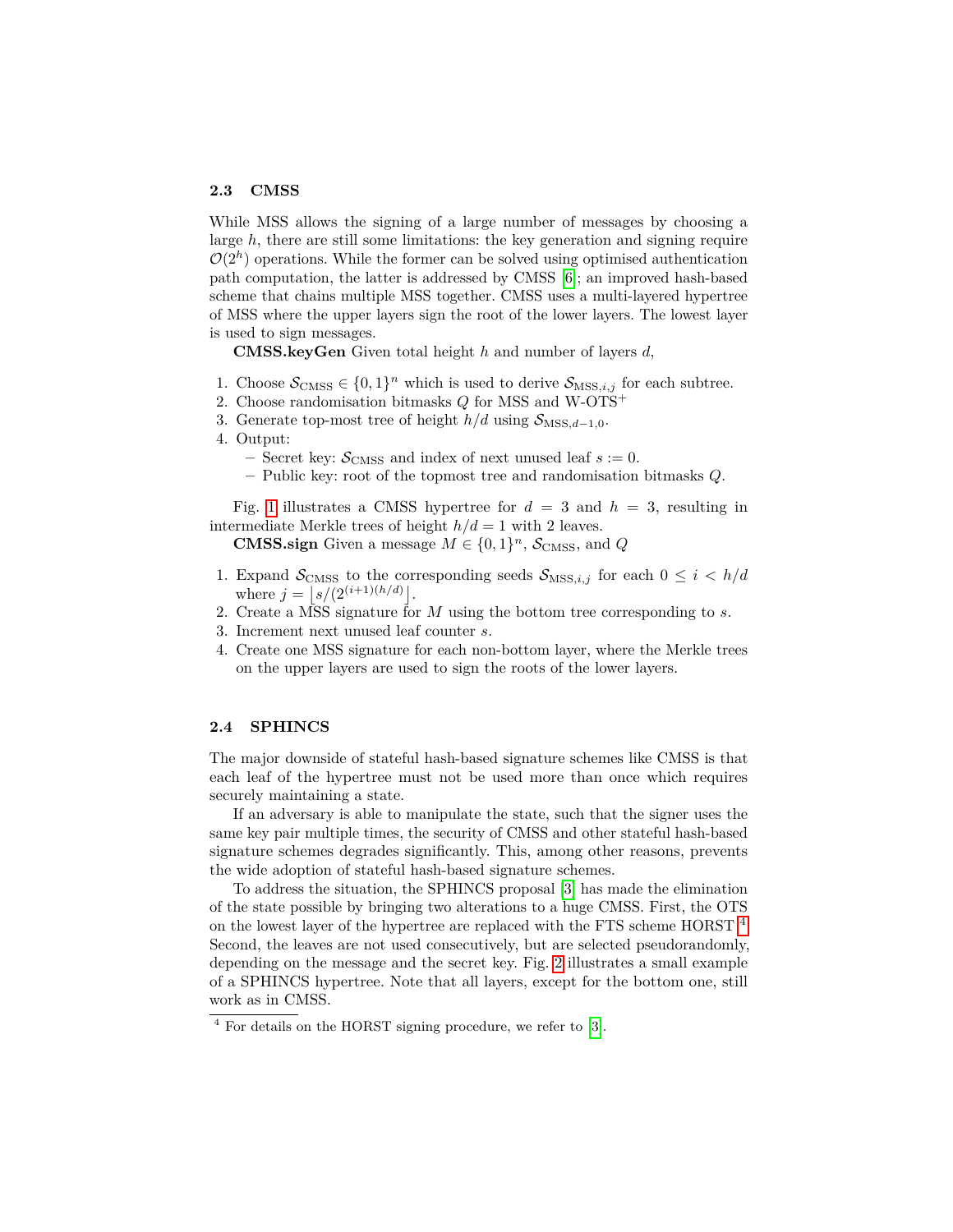

<span id="page-6-0"></span>**Fig. 2.** Example of SPHINCS.

### **SPHINCS.keyGen**

- 1. Choose secret key  $SK = (SK_1, SK_2) \in \{0, 1\}^n \times \{0, 1\}^n$  uniformly at random. **–** SK<sup>1</sup> is used for pseudorandom generation of W-OTS<sup>+</sup> and HORST keys. **–** SK<sup>2</sup> is used for pseudorandom selection of a HORST instance for signing.
- 2. Choose random bitmasks *Q* for MSS, W-OTS<sup>+</sup>, and HORST
- 3. Compute single MSS tree on the top layer.
- 4. Output:
	- **–** Secret key: SK.
	- **–** Public key: randomisation bit masks *Q* and root of top MSS tree.

**SPHINCS.sign** Given message *M*, secret key SK, and *Q*

- 1. Compute pseudorandom values *R*1*, R*<sup>2</sup> from *M* and SK2.
- 2. Compute randomised message digest *D* from *M* and *R*1.
- 3. Re-compute HORST key pair at index *R*2.
- 4. Create HORST signature  $\sigma_H$  for *D*.
- 5. Compute CMSS signature to authenticate the HORST public key.
- 6. Output signature consisting of:
	- $R_1$  and  $R_2$ .
	- **–** The HORST signature *σH*.
	- **–** The CMSS signature consisting of *d* MSS signatures.

# **3 Fault attack on SPHINCS**

This section describes how a universal SPHINCS signature forgery can be created by injecting faults during its signing procedure. First, we explain the different steps of the attack and highlight the procedures that lead to exploitable faulty signatures. Then, the described attack is simulated to illustrate the complexity of the attack in terms of faulty signatures obtained. The section ends with a practical verification on an Arduino Due board using voltage glitching.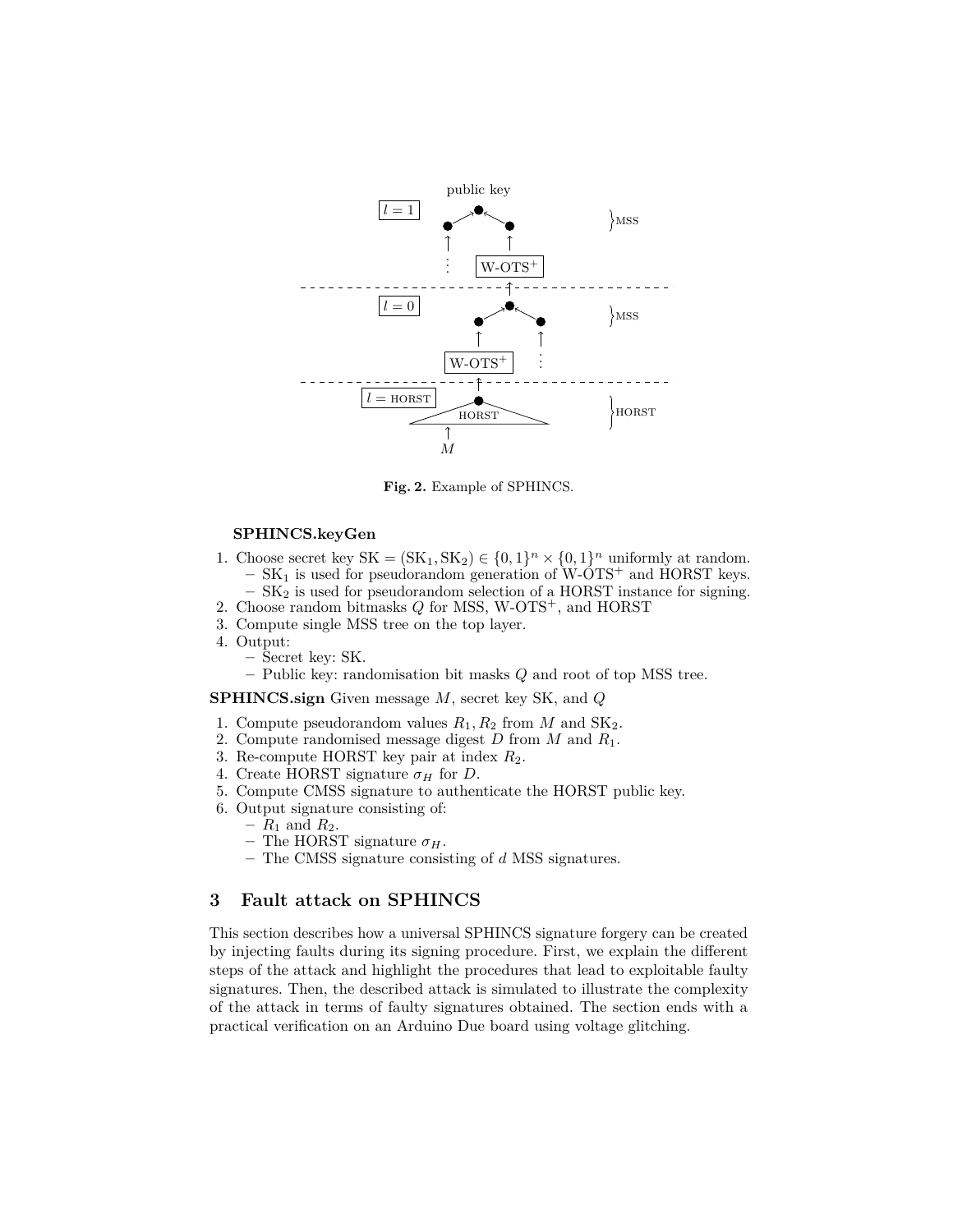#### **3.1 Attack description**

The attack is based upon Castelnovi, Martinelli, and Prest [\[7\]](#page-16-0) who showed in 2018 that SPHINCS-like schemes are notably intolerant to the presence of faults during execution. This is because their CMSS structure uses OTS to sign the roots of intermediate Merkle trees. Since the subtrees are not supposed to change from one execution to another, they are re-computed on-the-fly and re-signed using the same OTS instance. Therefore, a corruption on the root computation results in an OTS instance signing a different message, weakening its security.

Attacking SPHINCS with faults first requires signing a message *M* to obtain a valid signature

$$
\Sigma = (R_1, R_2, \sigma_H, \sigma_{W,0}, \mathrm{Auth}_0, \ldots, \sigma_{W,d-1}, \mathrm{Auth}_{d-1}).
$$

By re-signing the same *M*, the scheme will produce the same signature, passing through the exact same path of the hypertree. However, if an error occurs during the construction of any *non-top* subtree  $0 \leq i < d-1$ , the algorithm will output a different signature  $\Sigma$  where  $\hat{\sigma}_{W,i} \neq \sigma_{W,i}$ .

Combining the secret values from  $\hat{\sigma}_{W,i}$  and  $\sigma_{W,i}$ , the attack consists of attempting to forge a signature  $\sigma'_{W,i}$  for a known subtree. Once the subtree is  $\alpha$  successfully forged, it can be used to maliciously produce  $(R'_1, R'_2, \sigma'_H, \sigma'_{W,j}, \text{Auth}_j)$ for  $0 \leq j \leq i$  and, thus, maliciously signs an arbitrary M'. The rest of the signature is simply taken from the valid signature, i.e.,  $(\sigma'_{W,j}, \text{Auth}'_j) = (\sigma_{W,j}, \text{Auth}_j)$ for  $i < j < d$ .



<span id="page-7-0"></span>**Fig. 3.** An illustration of the tree grafting against SPHINCS.

An illustration of the attack is shown in Fig. [3.](#page-7-0) The picture on the left shows a message *M* being signed with a SPHINCS hypertree while the highlighted subtree is being attacked. Then, on the right, the hypertree is cut at this subtree and *grafted* with a branch of forged subtrees, allowing an arbitrary message  $M'$ to be signed.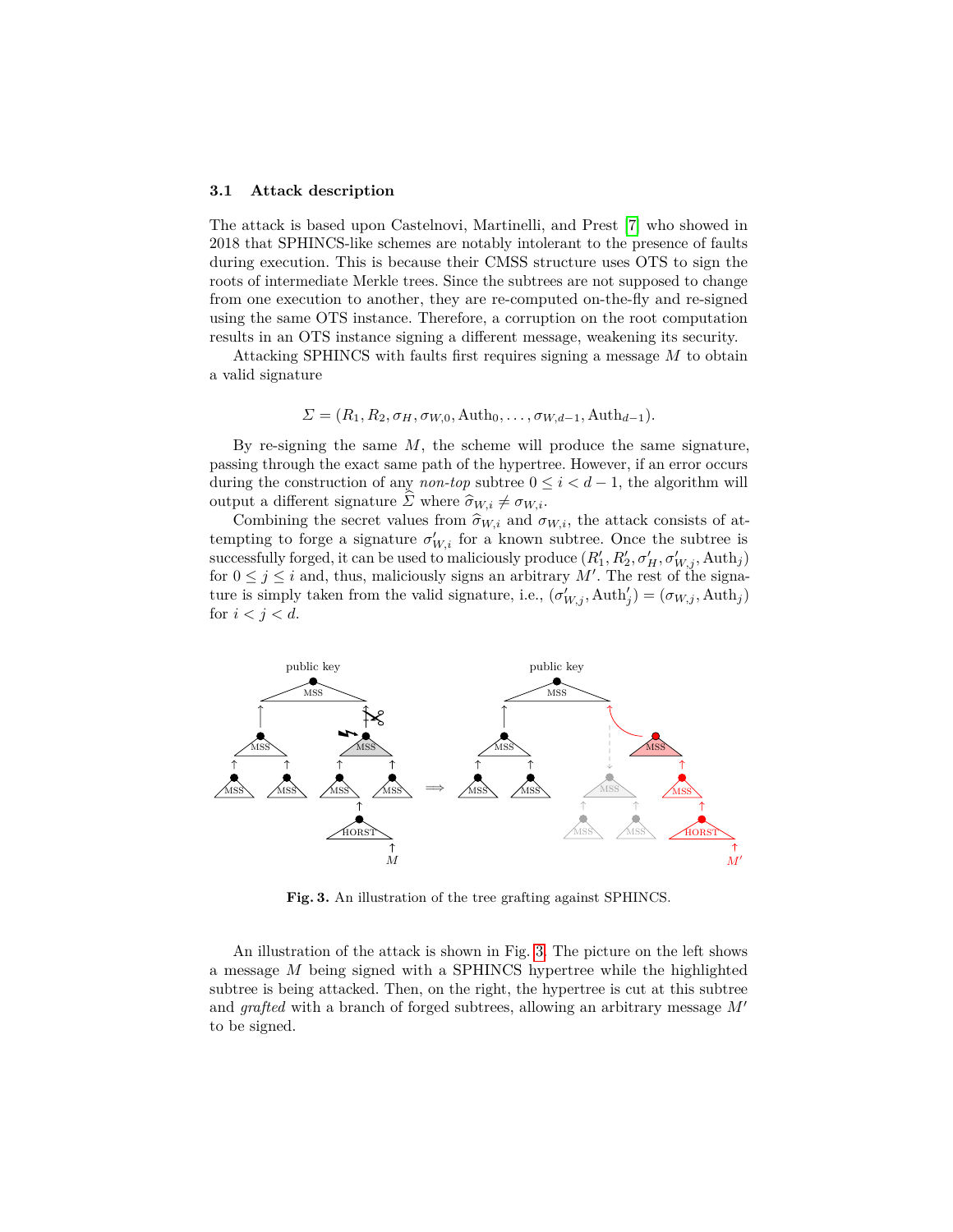**Processing faulty signatures.** As the fault attack forces an OTS to be reused, a post-processing procedure is required to exploit the faulty signatures. Since we have no information on the corrupted messages, the  $W-OTS^+$  secret values inside the faulty signatures need to be identified. This is done by using the W-OTS<sup>+</sup> public key, which can be extracted only with a correct W-OTS<sup>+</sup> signature of the attacked subtree.

Using the public key of the W-OTS<sup>+</sup> instance, the secret values can be identified by correctly guessing all the blocks of the corrupted subtree root. Each block can be confirmed separately by applying  $c^i(x, \mathbf{r})$  a number of times equivalent to the presumed value of the block. The resulting values are stored in  $\sigma'_{i}$  and correspond to the blocks  $b'_{i}$  for  $0 \leq i < \ell$ .

Once the  $W-OTS^+$  secret values have been recognized, the universal forgery is created by trying to graft a subtree on the existing SPHINCS structure. For this, the attack creates a subtree from a random secret key  $\mathbf{SK}'_1$  and tries to sign its root using the recovered values. If  $(b_1, \ldots, b_\ell)$  denote the result of splitting the root in W-OTS<sup>+</sup> blocks, the signature succeeds if  $b_i \leq b'_i$  for  $1 \leq i \leq \ell$ . In this case, a valid  $W-OTS^+$  signature for the grafted subtree is then forged. This subtree can then be used to sign the root of all the previous subtrees, which consequently allows universal forgeries. Otherwise, the attempt can be repeated over with a different  $\mathrm{SK}'_1$  until it succeeds.

Following the above processing steps, we derived our own post-processing algorithm in Fig. [4.](#page-9-0) This algorithm optimally exploits the information obtained from the available faulty signatures to create a universal forgery on SPHINCS. An implementation in Python of the algorithm is made available at [\[8\]](#page-16-9).

**Attack complexity.** In order to succeed, the adversary needs to find a Merkle tree that can be correctly signed using the secret values from *q* different faulty signatures. This corresponds to drawing random  $b_i$  for such that all  $b_i \leq b'_i$ for  $1 \leq i \leq \ell$ .

<span id="page-8-0"></span>To measure the number of attempts to obtain  $b_i \leq b'_i$  for  $1 \leq i \leq \ell$ , we approximate the probability of such an occurrence with a generalization of the work of Groot Bruinderink and Hülsing [\[9\]](#page-16-10). Assuming that all blocks  $b_1, \ldots, b_\ell$ are uniformly random, we obtain:

$$
\mathbb{P} = \frac{1}{w^{\ell}} \left( \sum_{x=0}^{w-1} \left( 1 - \left( \frac{w - (x+1)}{w} \right)^{q+1} \right) \right)^{\ell}.
$$
 (1)

For example, as  $w = 16$  and  $\ell = 67$  for SPHINCS, if an adversary obtains  $q = 20$  faulty signatures, the W-OTS<sup>+</sup> forgery succeeds with a probability of  $\mathbb{P} \approx 0.243$ . Since the second part of the algorithm follows a geometric distribution, the expected number of attempts is simply  $1/0.243 \approx 4.12$ .

Note that for the last  $\ell_2$  blocks (i.e., the checksum), the assumption of uniformity does not hold. This is because the blocks actually correspond to a sum of uniform variables. This leads to a slightly lower success probability in practice, which will be highlighted in our simulations.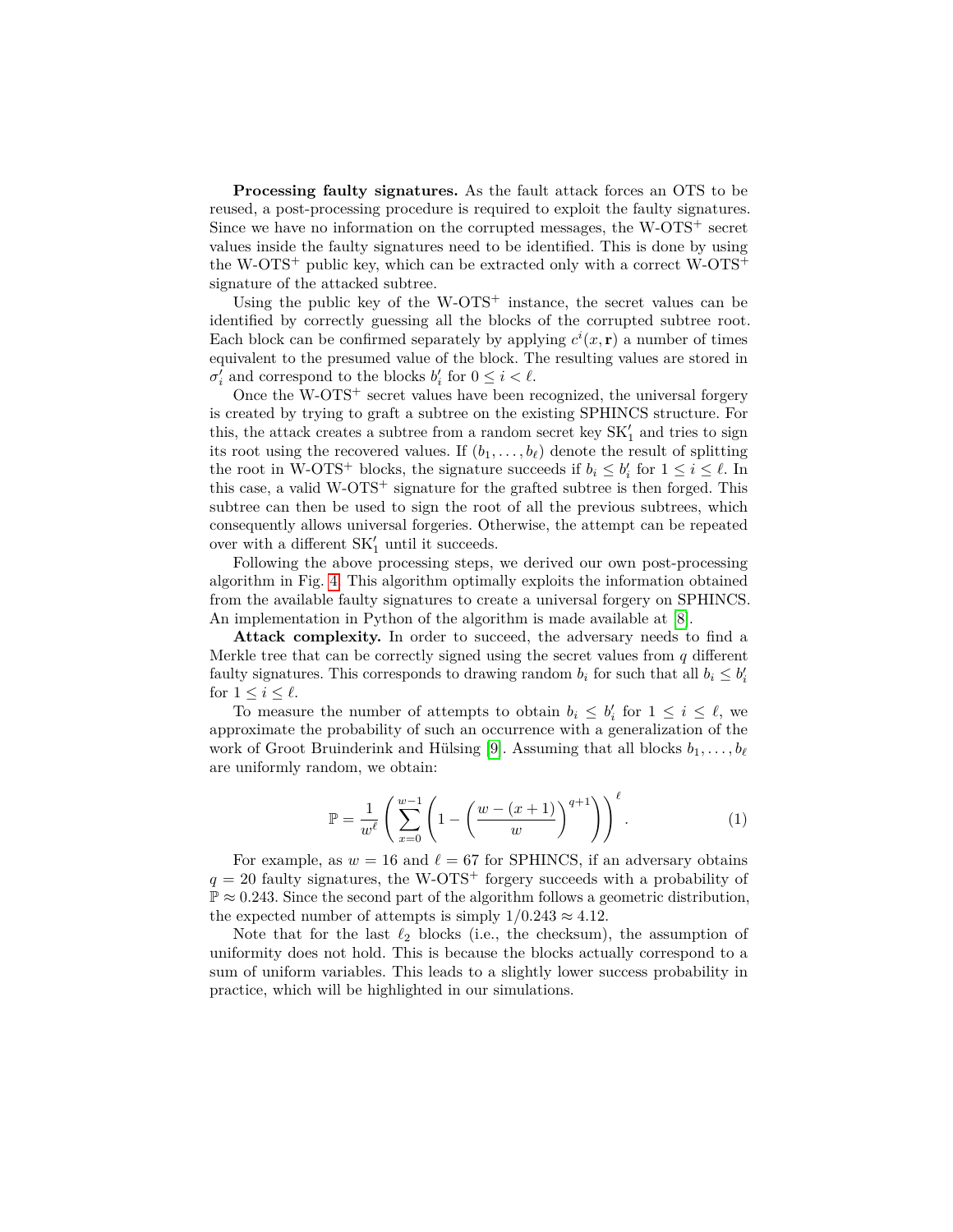**Require:** *M* : the valid subtree root **Require:**  $\sigma_W$  : the valid W-OTS<sup>+</sup> signature for M **Require:**  $\hat{\sigma}_{W,i}$  : *q* faulty signatures 1:  $pk \leftarrow \mathbf{W}\text{-}\mathbf{OTS}^+$ **.keyExtract** $(M, \sigma_W)$ 2: Initialise  $(\theta_1, \ldots, \theta_\ell)$  with  $(\sigma_1, \ldots, \sigma_\ell)$  from  $\sigma_W$ 3: Initialise  $(b_1, \ldots, b_\ell)$  with *M* and its checksum *C* 4: **for each**  $\hat{\sigma}_{W,i}$  **do**<br>5: **for each**  $\hat{\sigma}_i$  **i** 5: **for each**  $\hat{\sigma}_j$  **in**  $\hat{\sigma}_{W,i} = (\hat{\sigma}_1, \dots, \hat{\sigma}_\ell)$  **do**<br>6: **Identify**  $\hat{b}_j$  **s.t.**  $c^{w-1-\hat{b}_j}(\hat{\sigma}_j, \mathbf{r}) = p!$ 6: Identify  $\hat{b}_j$  s.t.  $c^{w-1-b_j}(\hat{\sigma}_j, \mathbf{r}) = \text{pk}_j$ 7: **if**  $b_j < b_j$  **then** 8:  $b_j \leftarrow b_j \text{ and } \theta_j \leftarrow \widehat{\sigma}_j$ <br>
9. and **if** 9: **end if** 10: **end for** 11: **end for** 12: Initialise  $\sigma' = (\sigma'_1, \ldots, \sigma'_\ell)$ 13: Draw  $SK'_1 \in \{0, 1\}^n$  at random 14: Create Merkle tree of root  $M'$  with  $SK'_1$ 15: Initialise  $(b'_1, \ldots, b'_\ell)$  with  $M'$  and its checksum  $C'$ 16: **for each**  $b'_i$  **in**  $(b'_1, \ldots, b'_\ell)$  **do** 17: **if**  $b_i \leq b'_i$  **then** 18: *σ*  $\overline{b}$ <sub>i</sub> ←  $c^{b'_i-b_i}(\theta_i, \mathbf{r})$ 19: **else** 20: Go to line 13 21: **end if** 22: **end for** 23: **return**  $(SK'_1, \sigma')$ 

<span id="page-9-0"></span>Fig. 4. Forgery procedure which finds an  $SK'_{1}$  able to forge a signature for any message given a sufficient number of faulty signatures.

**SPHINCS<sup>+</sup> and Gravity-SPHINCS.** The attack also applies to the newer schemes SPHINCS<sup>+</sup> and Gravity-SPHINCS as noticed by Castelnovi-Martinelli-Prest [\[7\]](#page-16-0). We briefly describe the differences to SPHINCS and how they affect the forgery attack.

In Gravity-SPHINCS, the signing algorithm is still deterministic, which makes the attack almost equivalent to the one described above. The scheme however suggests caching the OTS at high levels, forcing the attacker to target subtrees at lower levels. This causes no problem, as the forged signature is grafted to the upper part of a valid one anyway. The authors have also replaced HORST with a safer FTS scheme; PORS, whose generation could also be attacked to obtain faulty signatures.

The SPHINCS<sup>+</sup> scheme, for its part, proposes an optional randomiser to avoid deterministic signing. Thanks to this feature, focusing a single subtree becomes harder, as even signing a same message takes a different path in the hypertree. However, as the subtrees on higher layers are likelier to repeat, the attacker might inject a fault on the penultimate layer (i.e.,  $i = d - 1$ ). More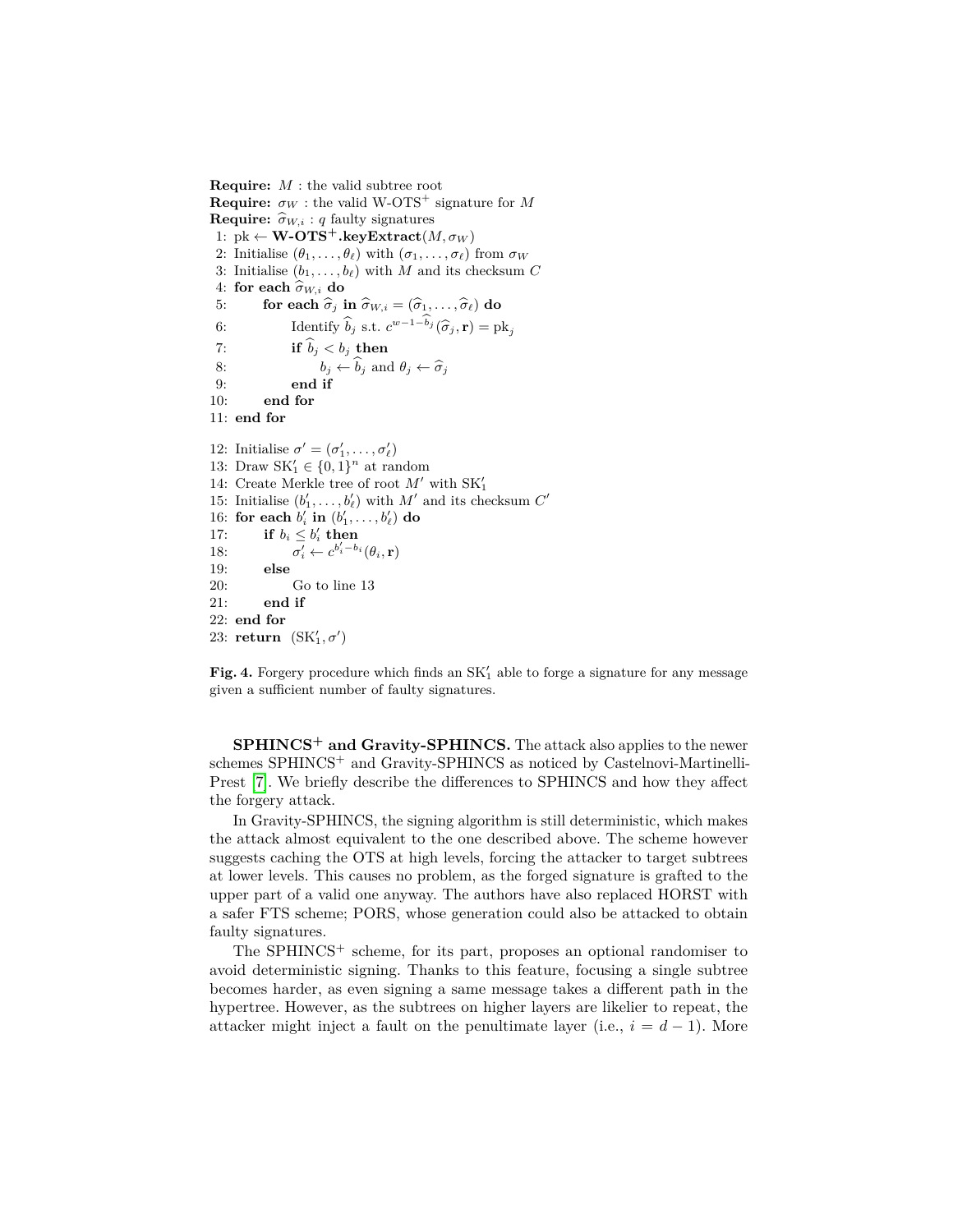injections are required than with its deterministic variants, but because of the birthday paradox, a W-OTS<sup>+</sup> instance is being re-used within  $2^{h/2d}$  successful corruptions. Even with the maximum level of security,  $h = 64$  and  $d = 8$ , making a re-use successfully occur every 16 corruption in average. HORST in SPHINCS<sup>+</sup> is replaced by FORST, but is an inefficient target, as argued next.

**Targeting HORST/PORS/FORS.** The attack naturally generalises with a fault injection on the FTS layer of any SPHINCS variants. HORST, PORS, and FORS are all three vulnerable, as they involve constructing a tree whose root is eventually signed by a W-OTS instance. The forgery procedure of Fig. [4](#page-9-0) simply needs line 14 to be modified with the creation of the corresponding FTS tree to result in a similar universal forgery.

The construction of FTS trees is, in general, more complex than the construction of MSS subtrees. While this gives a bigger window of attack, and thus a possibly easier synchronisation, this also makes the forgery procedure more expensive, as forging an FTS tree takes more time than forging an intermediate MSS subtree. As a result, if the adversary can control the location of the fault injection, targeting MSS subtrees is preferable.

### <span id="page-10-1"></span>**3.2 Simulation**



<span id="page-10-0"></span>**Fig. 5.** Success rate of the W-OTS<sup>+</sup> forgery with  $n = 256$  and  $w = 16$  using a single forgery attempt. The simulated success probability is slightly lower than the approximation in Eq. [1](#page-8-0) due to the checksum.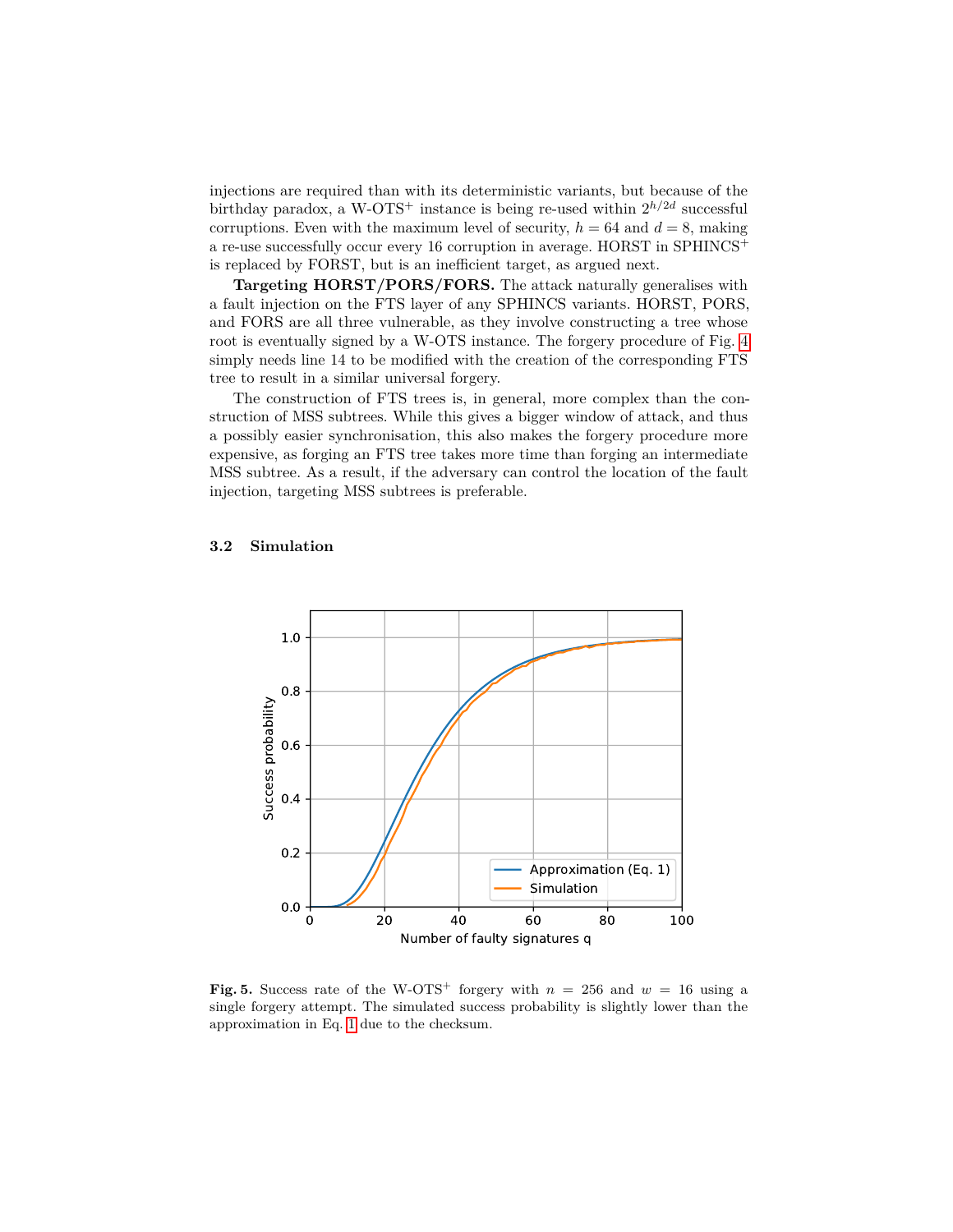To evaluate the practicality of the attack and verify our expected complexity, we first simulated the fault injection attack. We modified the signature generation such that few bits were randomly flipped during the procedure. Then, we tried our forgery attack for different numbers of faulty signatures *q*.

The success probability that the forgery succeeds in a single attempt is illustrated in Fig [5.](#page-10-0) For comparison, the figure also contains the approximation in Eq. [1.](#page-8-0) The gap between the approximated and the simulated results is due to the inaccurate approximation of the checksum.



<span id="page-11-0"></span>**Fig. 6.** Simulated success probability of the tree grafting attack given *q* faulty signatures. By investing more computational power (*p*) the adversary can forge signatures with fewer faulty signatures.

There exists an interesting trade-off on the number of faulty signatures and the complexity of the attack. This is because the partial intermediate hash chain values are sufficient to sign some messages. To evaluate this, we simulated the attack for certain values of *q* and the maximum number of forgery attempts *p* an adversary can afford. The results are shown in Fig. [6.](#page-11-0) For  $q = 8$  an adversary still has a success probability of over 30% by attempting the forgery 64 times.

In practice, an adversary may be able to attempt many more forgeries, since the majority of the computation can be done offline and ahead of time. Even for  $q = 1$ , the forgery is expected to succeed after an average of  $2^{34}$  different seeds are tried, which is still feasible within a reasonably long period of time [\[9\]](#page-16-10).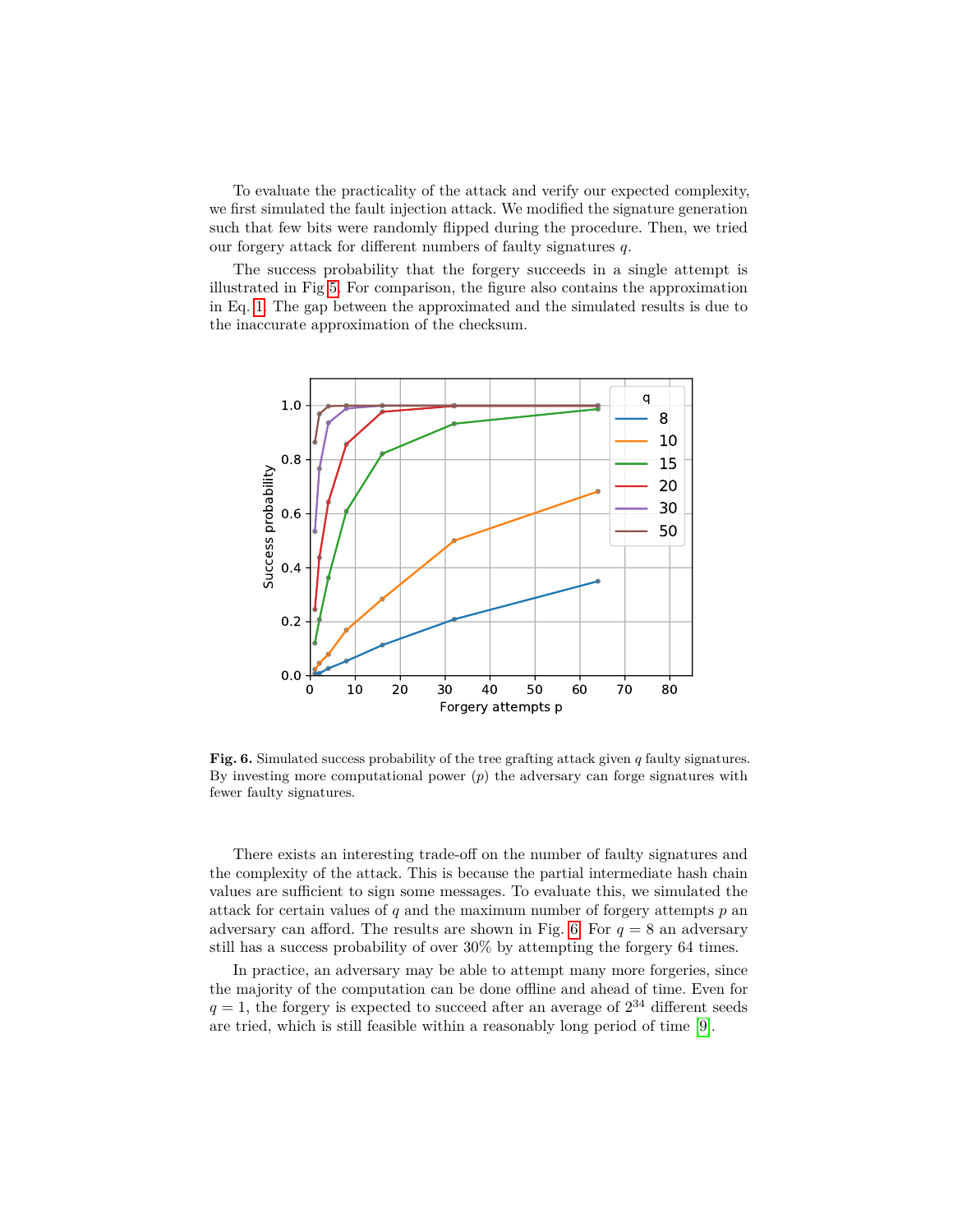### **3.3 Experimental verification on SPHINCS**

The following subsection explains how the described fault attack can be performed on a real device. We chose to attack an Arduino Due board which features a SAM3X8E ARM Cortex-M3 microcontroller. A custom ARM implementation of SPHINCS-256, adapted from the implementation by Hülsing, Rijneveld, and Schwabe [\[13\]](#page-17-6), was written for the project. Our code is made available at [\[8\]](#page-16-9).

In our attack scenario, we fixed a secret key  $SK_1$  and signed a message to first obtain a valid SPHINCS signature. Then, to speed up the process, we considered only a portion of the signing algorithm; namely, the construction of a single subtree. In other words, the attacked piece of code takes the address of a  $W$ -OTS<sup>+</sup> instance used in the path of the SPHINCS signature, constructs the subtree that contains this instance, and authenticates it by printing its authentication path within the subtree. The resulting root is then finally signed. Moreover, to obtain information on the duration and timing of this construction, a GPIO was toggled for the whole procedure.

To obtain faulty signatures, the code was provided with the address of the W-OTS<sup>+</sup> instance from the first subtree layer in the valid SPHINCS signature. We executed this subtree construction multiple times during which a single voltage glitch was injected in the core power domain. Note that, although these changes ease the experimentation, an adversary can mount the attack on the unmodified implementation with negligible additional effort.

**Setup.** The board was modified to permit the injection of transient faults during code execution with voltage glitching. The goal is to provide an isolated access to the power core (VDDCORE) where glitches will be injected. We refer to the official Atmel ARM-based SAM3X8E datasheet and schematics [\[1\]](#page-16-11) to locate the elements that have been modified:

- **–** The VDDOUT pin from the 144-lead LQFP package was lifted.
- **–** The ferrite bead L5 MH2029-300Y was unsoldered, decoupling VDDCORE from VDDPLL.
- **–** The end of the removed ferrite corresponding to VDDCORE was soldered to a wire.
- **–** The other end (corresponding to VDDPLL) was wired to the lifted VDDOUT pin.
- **–** Each capacitor on the path of VDDOUT was removed, i.e., C11 to C17.

With these modifications, a pulse generator is able to externally supply VDDCORE alone and inject glitches, while VDDPLL and VDDOUT were provided with a constant voltage. The resulting board can be seen in Fig. [7.](#page-13-0)

**Fault process.** Recording the GPIO trigger which was toggled during the first SPHINCS subtree construction indicates that the subtree construction takes 1026 *ms*. By synchronising on its rising edge, we would be able to target a specific subprocedure to inject glitch.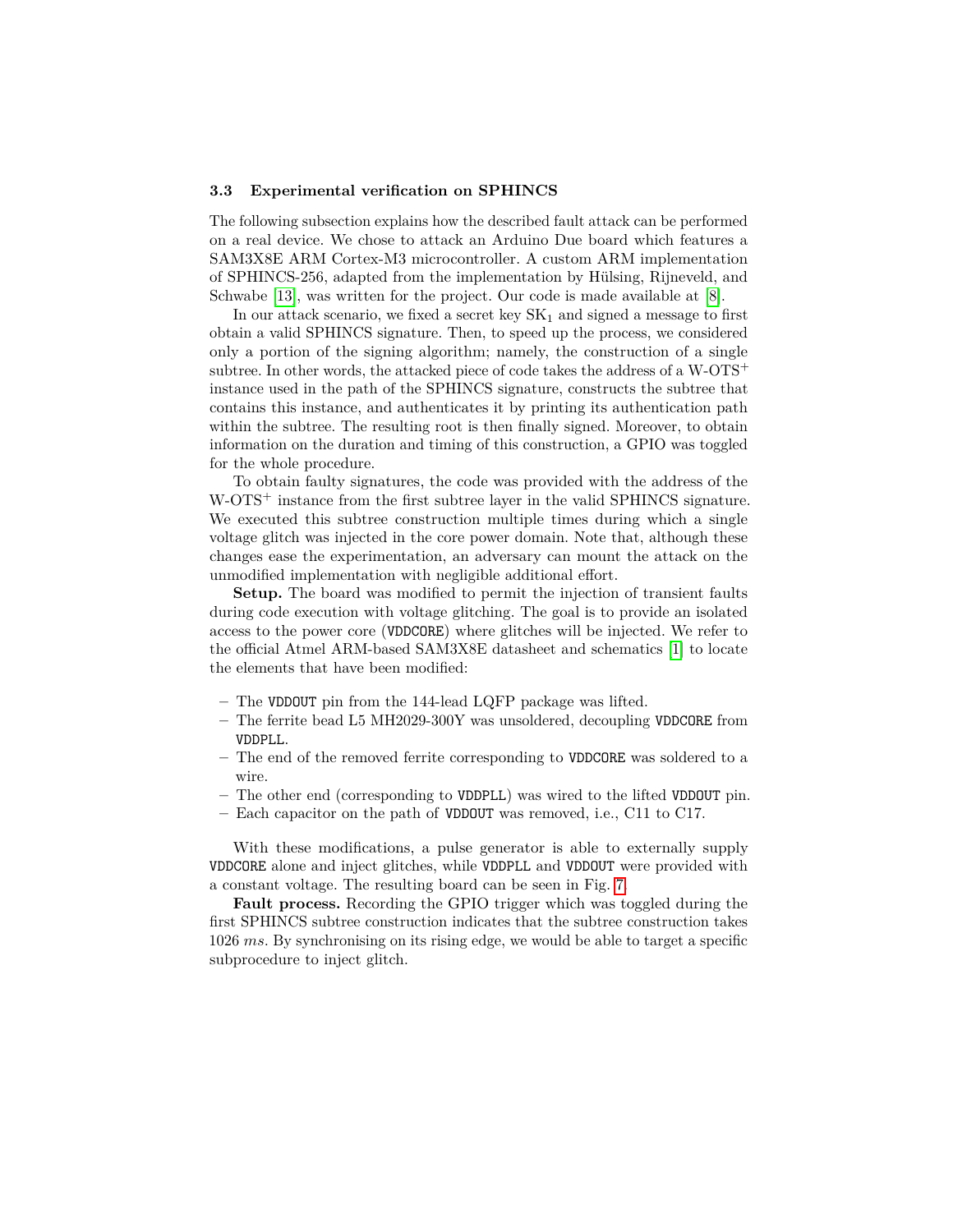

**Fig. 7.** Zoom on the modified part of the Arduino Due board.

<span id="page-13-0"></span>The fault process requires a single corruption of *any* of the following subprocedures:

- **–** W-OTS<sup>+</sup> public key generation at the leaves of a subtree, including:
	- Address computation.
	- Secret seed derivation with PRF.
	- Secret values derivation with PRNG.
	- Hash-chain application.
- **–** L-tree compression of W-OTS<sup>+</sup> public key.
- **–** Intermediate Merkle tree nodes computation.

In our proof of concept, we arbitrarily toggled a second GPIO during the computation of the tree node  $v_3[1]$  to synchronise our glitch injection. The injection was therefore controlled to randomly corrupt any instruction of this particular node compression.

Note that, given the length of the overall computation, glitching VDDCORE blindly by synchronising on the UART communication would have led to equivalent results. Also, the attack is still possible even if the adversary is unable to control the message but requires more faulty signatures. Moreover, if the fault occurs on a node below the authentication path, the resulting faulty signature is stealthy [\[7\]](#page-16-0), meaning that a verifier will still accept it as valid.

The glitch injection is controlled with four parameters:

- **–** The *delay* which controls the point in time at which the injection occurs.
- **–** The *width* or the duration of the power outage.
- **–** The initial *voltage* at which VDDCORE was supplied.
- **–** The *depth* that describes how low the voltage drops.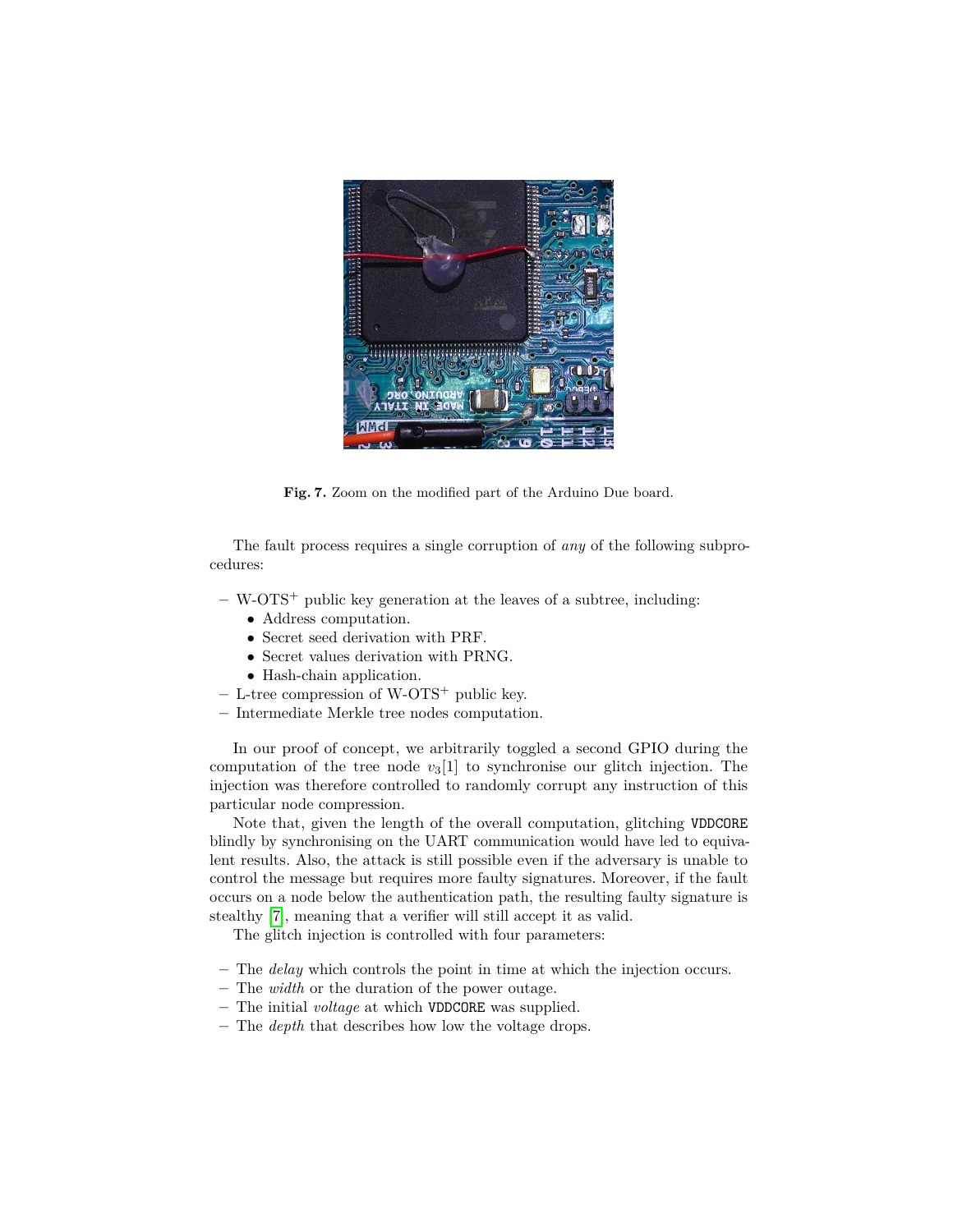**Table 1.** Parameters used to obtain faulty signatures.

<span id="page-14-0"></span>

| Parameter | Value             |
|-----------|-------------------|
| Delay     | 195 <sub>ns</sub> |
| Width     | $37 \text{ns}$    |
| Voltage   | 0.85V             |
| Depth     | -3.1V             |

These parameters were explored empirically until frequent corruptions of the node could be observed. The resulting values for each of them are given in Tab. [1.](#page-14-0)

Using these parameters, we suspect that we hit the XOR operation between the hash function input bytes and the randomisation bitmasks. The glitch injection was performed 10000 times which led to hundreds of faulty signatures in which a total of only 85 were different and, thus, exploitable. Note that only a few dozens injections were enough to obtain a first faulty signature, which was already sufficient to obtain a significant security drop, as discussed before.

**Results.** Using the algorithm in Fig. [4](#page-9-0) with the  $q = 85$  different faulty signatures, we were able to recover all of the attacked  $W-OTS^+$  secret values. This obviously allowed us to graft a subtree on the first trial. The forged subtree allowed us to forge another signature for a custom HORST instance which was then used to produce a signature for an arbitrary message. The signatures for the subtrees above these were simply taken from a valid signature, which resulted in an overall SPHINCS signature for a message of our choice. The details for all of these signatures are provided online in [\[8\]](#page-16-9), as the results are too lengthy to be shown in paper.

To verify our simulation in Sec. [3.2,](#page-10-1) we also randomly picked  $q = 20$  signatures from the obtained set of faulty signatures. The subtree forgery of Fig. [4](#page-9-0) succeeded with an average of 4.6 attempts. This is close to the results simulated, which gives us confidence in the correctness of our assumptions. The least amount of signatures used to create a universal forgery is  $q = 5$ .

### **4 Countermeasures**

Protecting hash-based schemes that implement CMSS, such as SPHINCS, from fault attacks is challenging. This is because the main vulnerability comes from the intermediate Merkle trees being signed by instances of OTS. As this feature is usually a core improvement in the practicality of these schemes, they cannot be "algorithmically fixed", in the sense that there is no way of implementing the scheme that prevents the attack, besides caching every OTS. Consequently, additional countermeasures are *required* to be considered.

Currently, the only fault detection countermeasure for hash-based stateless digital signatures, such as SPHINCS, was developed by Mozaffari Kermani, Azarderakhsh, and Aghaie [\[16\]](#page-17-3). Their study first presents a method that detects faults by recomputing subtrees with swapped nodes, as well as an enhanced hash function that inherently protects against faults. This method unfortunately does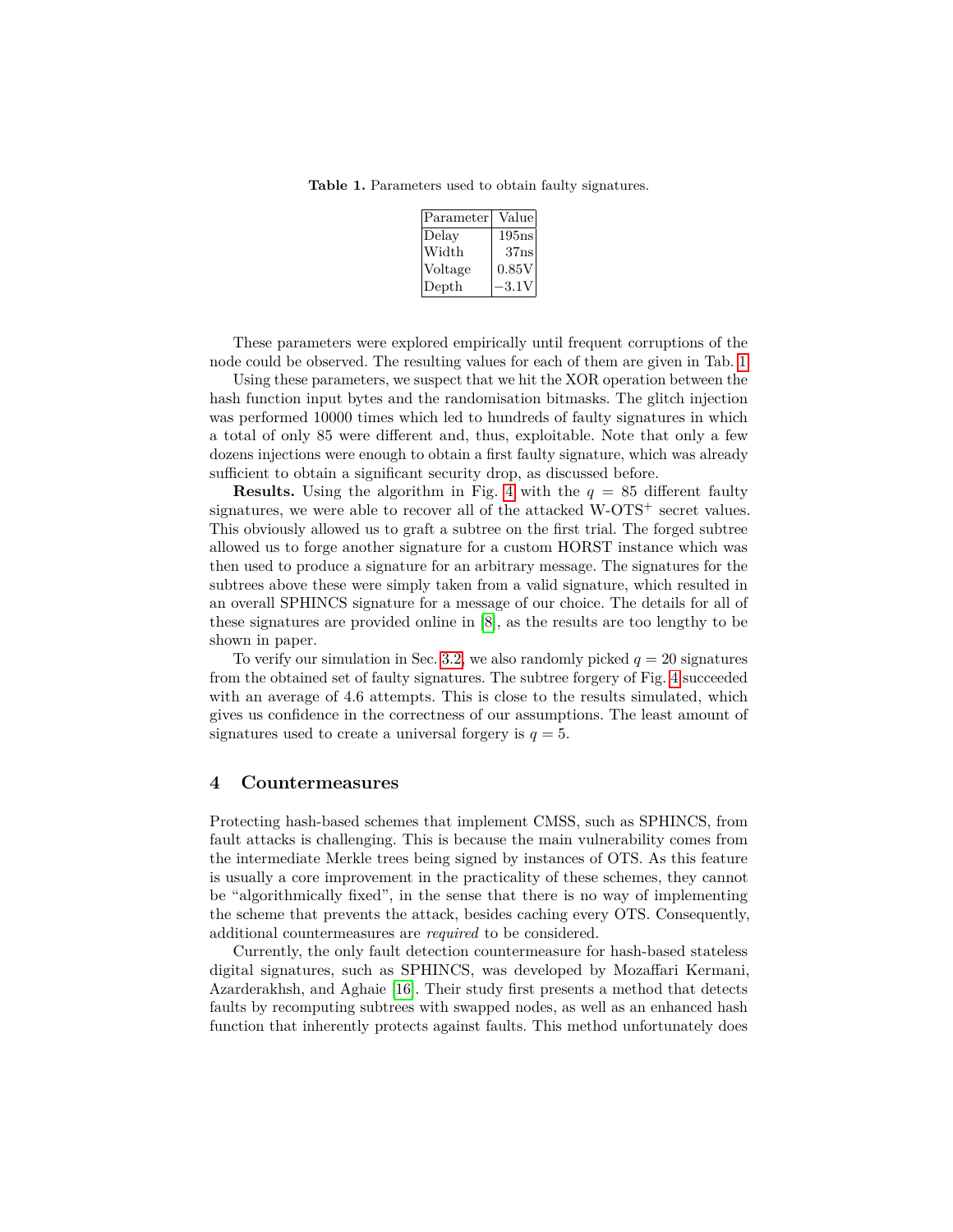not cover every aspect of the fault attack, as other vulnerable instructions need to be taken care of.

As mentioned before, the only way to completely thwart the fault threat in a CMSS structure is to compute every OTS *once*, and store them so the result can be output every time needed. For stateful schemes like  ${\rm XMSS}^{MT}$  and the hierarchical variant of LMS, an efficient way of storing intermediate trees signatures is to consider a caching system. In this case, the cache only needs to store one OTS per layer of subtrees, and refresh them each time the signing algorithm discovers a new subtree. If a corruption occurs on a subtree while its signature is being cached, the adversary learns nothing about the secret key. However, the scheme would be disabled, as the cached OTS will always be wrong.

Similar caching techniques can also be designed for stateless schemes. Gravity-SPHINCS already recommends caching the top subtrees to speed up performance [\[2\]](#page-16-4), which also happens to mitigate the attack. This technique is however not totally effective, as the attacker can still work around the cache to obtain faulty signatures.

Let us finally mention classic error detection and correction mechanisms. All the vulnerable instructions could be recomputed several times and compared to each other, so a mismatch can be detected or the majority of the same result can be taken. These recomputations could be done by different hardware modules, so obtaining the same fault is unlikely. Note that faulty signatures still verify as valid signatures in the majority of cases. Thus, verifying after signing is not an effective way of detecting faults.

We consider innovative ways of protecting stateless hash-based signatures as interesting future work.

### **5 Conclusion**

This work shows how SPHINCS-like structures on embedded devices can be easily defeated by low-cost fault injections. As the future NIST standards will definitely need to be industrialised, the candidates should be designed in a way that already protects against physical attacks. Unfortunately for SPHINCS and its variants, their designs are inherently vulnerable to fault attacks. Moreover, the lack of definitive countermeasure discourages embedded implementation.

### **Acknowledgments**

We would like to thank Johannes Buchmann, Denis Butin, Juliane Krämer, Joost Rijneveld, and Peter Schwabe for helpful discussions and comments on earlier versions of this paper.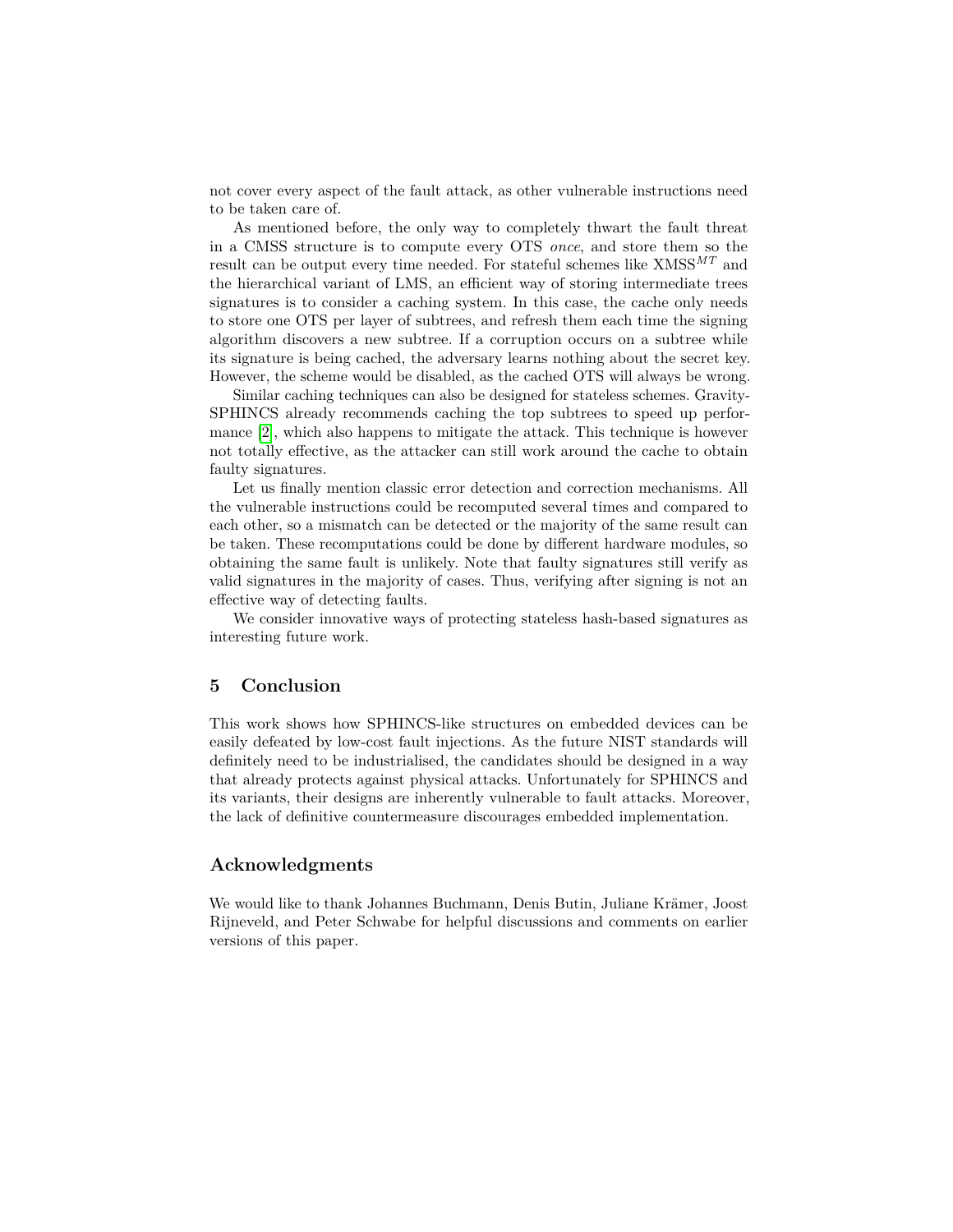# **References**

- <span id="page-16-11"></span>1. Atmel Corporation: SAM3X / SAM3A series datasheet, [http://ww1.microchip.com/downloads/en/DeviceDoc/](http://ww1.microchip.com/downloads/en/DeviceDoc/Atmel-11057-32-bit-Cortex-M3-Microcontroller-SAM3X-SAM3A_Datasheet.pdf) [Atmel-11057-32-bit-Cortex-M3-Microcontroller-SAM3X-SAM3A\\_Datasheet.](http://ww1.microchip.com/downloads/en/DeviceDoc/Atmel-11057-32-bit-Cortex-M3-Microcontroller-SAM3X-SAM3A_Datasheet.pdf) [pdf](http://ww1.microchip.com/downloads/en/DeviceDoc/Atmel-11057-32-bit-Cortex-M3-Microcontroller-SAM3X-SAM3A_Datasheet.pdf). Accessed 2018-05-16.
- <span id="page-16-4"></span>2. Aumasson, J.P., Endignoux, G.: Gravity-SPHINCS. Submission to the NIST Post-Quantum Cryptography Standardization Project (2017), available at [https://csrc.nist.gov/projects/post-quantum-cryptography/](https://csrc.nist.gov/projects/post-quantum-cryptography/round-1-submissions) [round-1-submissions](https://csrc.nist.gov/projects/post-quantum-cryptography/round-1-submissions)
- <span id="page-16-1"></span>3. Bernstein, D.J., Hopwood, D., Hülsing, A., Lange, T., Niederhagen, R., Papachristodoulou, L., Schneider, M., Schwabe, P., Wilcox-O'Hearn, Z.: SPHINCS: Practical Stateless Hash-Based Signatures. In: EUROCRYPT 2015. LNCS, vol. 9056, pp. 368–397. Springer (2015)
- <span id="page-16-2"></span>4. Boneh, D., DeMillo, R.A., Lipton, R.J.: On the importance of checking cryptographic protocols for faults (extended abstract). In: Advances in Cryptology - EUROCRYPT '97. Lecture Notes in Computer Science, vol. 1233, pp. 37–51. Springer (1997)
- <span id="page-16-5"></span>5. Buchmann, J., Dahmen, E., Hülsing, A.: XMSS — A Practical Forward Secure Signature Scheme Based on Minimal Security Assumptions. In: Post-Quantum Cryptography — 4th International Workshop, PQCrypto 2011. Lecture Notes in Computer Science, vol. 7071, pp. 117–129. Springer (2011)
- <span id="page-16-8"></span>6. Buchmann, J., García, L.C.C., Dahmen, E., Döring, M., Klintsevich, E.: CMSS — An Improved Merkle Signature Scheme. In: Progress in Cryptology — INDOCRYPT 2006, 7th International Conference on Cryptology in India. Lecture Notes in Computer Science, vol. 4329, pp. 349–363. Springer (2006)
- <span id="page-16-0"></span>7. Castelnovi, L., Martinelli, A., Prest, T.: Grafting trees: A fault attack against the SPHINCS framework. In: Post-Quantum Cryptography - 9th International Conference, PQCrypto 2018. Lecture Notes in Computer Science, vol. 10786, pp. 165–184. Springer (2018)
- <span id="page-16-9"></span>8. Genêt, A., Kannwischer, M.J., Pelletier, H., McLauchlan, A.: Code used for the experimental verification of the SPHINCS fault attack, <https://github.com/sphincs-fi/sphincs-fi>
- <span id="page-16-10"></span>9. Groot Bruinderink, L., Hülsing, A.: "oops, I did it again" - security of one-time signatures under two-message attacks. In: Selected Areas in Cryptography - SAC 2017 - 24th International Conference, Ottawa, ON, Canada, August 16-18, 2017, Revised Selected Papers. Lecture Notes in Computer Science, vol. 10719, pp. 299–322. Springer (2017), [https://doi.org/10.1007/978-3-319-72565-9\\_15](https://doi.org/10.1007/978-3-319-72565-9_15)
- <span id="page-16-7"></span>10. Hülsing, A.:  $W$ - $\text{OTS}^+$  — Shorter Signatures for Hash-Based Signature Schemes. In: Progress in Cryptology — AFRICACRYPT 2013. Lecture Notes in Computer Science, vol. 7918, pp. 173–188. Springer (2013)
- <span id="page-16-3"></span>11. Hülsing, A., Bernstein, D.J., Dobraunig, C., Eichlseder, M., Fluhrer, S., Gazdag, S.L., Kampanakis, P., Kölbl, S., Lange, T., Lauridsen, M.M., Mendel, F., Niederhagen, R., Rechberger, C., Rijneveld, J., Schwabe, P.: SPHINCS+. Submission to the NIST Post-Quantum Cryptography Standardization Project (2017), <https://sphincs.org/>
- <span id="page-16-6"></span>12. Hülsing, A., Butin, D., Gazdag, S., Rijneveld, J., Mohaisen, A.: XMSS: eXtended Merkle Signature Scheme. RFC 8391 (May 2018), <https://tools.ietf.org/html/rfc8391>